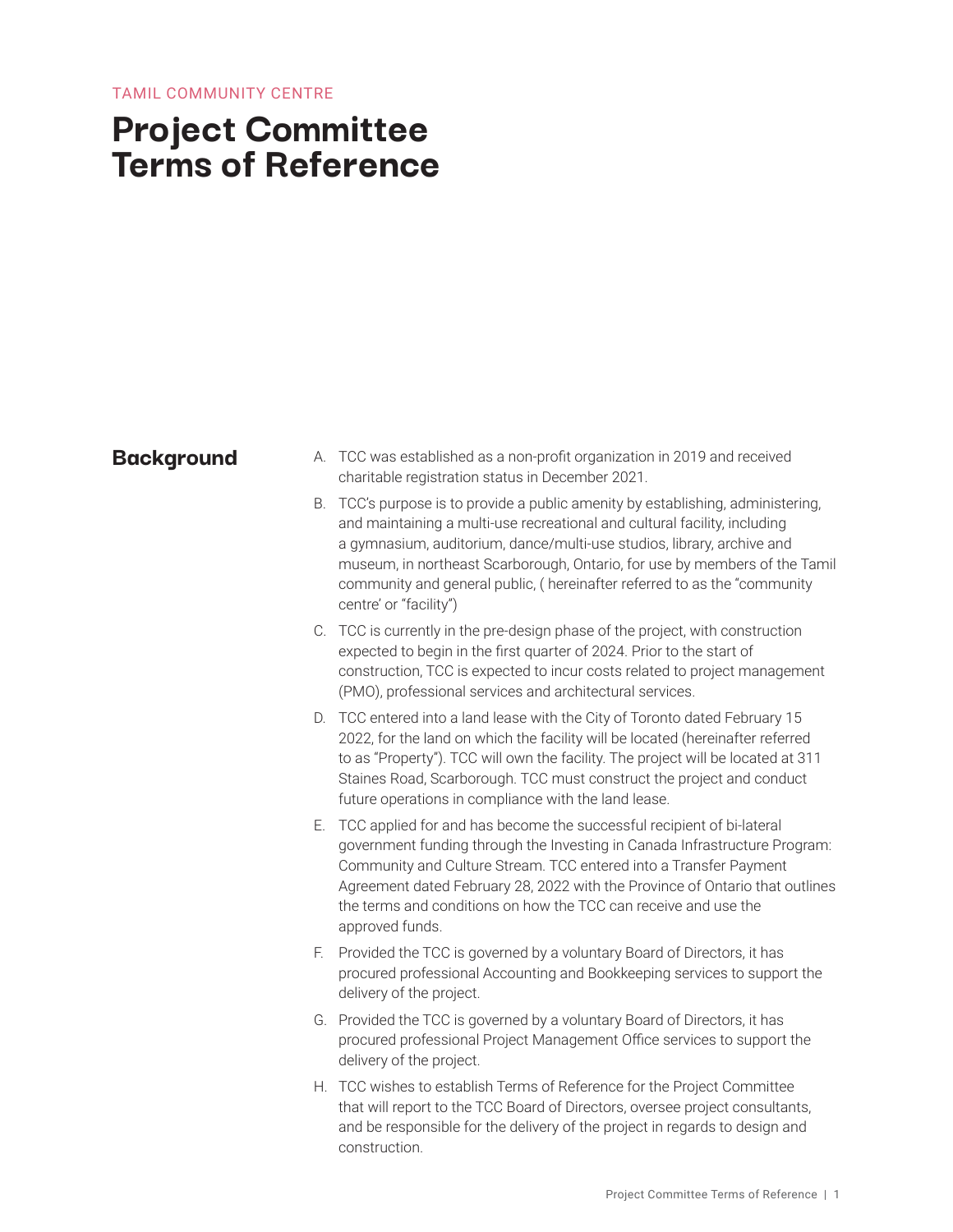**Interpretation**

#### **CONFLICTS**

- A. In the event of a conflict between these Terms of Reference and the TCC's incorporation documents, the incorporation documents will govern.
- B. In the event of a conflict between these Terms of Reference and the Land Lease with the City of Toronto, the land lease will govern.
- C. In the event of a conflict between these Terms of Reference and the Transfer Payment Agreement with the Province of Ontario, the Transfer Payment Agreement will govern.

#### **AMENDMENTS**

These Terms of Reference may only be amended, supplemented or replaced by TCC Board of Directors approval.

## $02$

#### **Mandate and Membership**

#### **MANDATE**

As more particularly defined in these Terms of Reference, the Project Committee is constituted to participate in the coordination of the bookkeeping, project management, design and construction of the Tamil Community Centre on behalf of the TCC Board of Directors.

#### **MEMBERSHIP**

The number of members on the Project Committee will be determined by the TCC Board of Directors.

#### **TERM**

Project Committee members are entitled to serve for a term equal to when the project reaches substantial completion.

#### **CHANGES**

The TCC Board of Directors can change their respective nominees at any time, provided however that in recognition of the long-term nature of the Project:

- A. they will use reasonable efforts to minimize turnover of its nominees;
- B. they will use reasonable efforts to help replacement nominees get up to speed with the Project Committee's activities; and
- C. where they expect to change a nominee, they may invite the replacement nominee to participate in Project Committee meetings as a non-voting observer prior to the change of nominee to facilitate the transition.

#### **CHAIR**

The chair of the Project Committee will be appointed by the TCC Board of Directors.

## 03

### **Responsibilities and Authority**

#### **DESIGN APPROVAL**

The Project Committee will review, evaluate, make recommendations with respect to, and approve all aspects of the design of the Tamil Community Centre, subject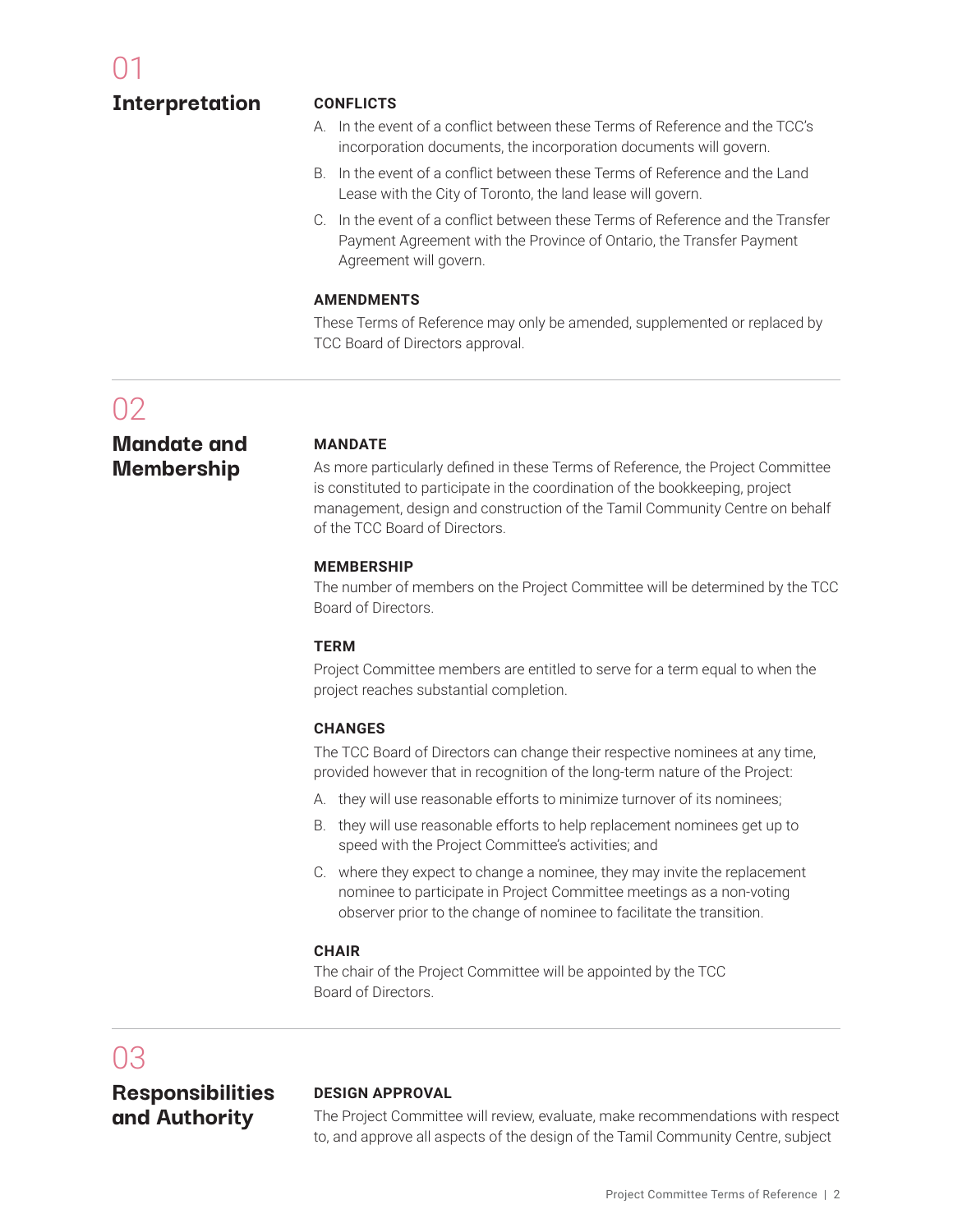to the following:

- A. the Project Committee will solicit feedback from the User Committee (constituted in accordance with Article 5 below) prior to making decisions or final recommendations about the building program and interior space configurations of the Tamil Community Centre and will give the User Committee a reasonable opportunity to provide such feedback. To solicit such feedback, the Project Committee will refer specific questions to the User Committee and will reasonably consider the feedback of the User Committee in respect of those questions;
- B. all decisions of the Project Committee with respect to the internal design of the Tamil Community Centre will be subject to the approval of the User Committee ; and
- C. in evaluating the design, the Project Committee will have regard to any cost constraints arising from the proposed financing of the Project.

The Project Committee will support the Project Management Office with respect to any purchase order or similar sole-source procurement instrument ("**PO**") or any competitive procurement procedure, including any request for information, request for quote, request for tender or request for proposal (collectively "**RFXs**") issued by the PMO in respect of the design and construction of the Project by doing the following:

- A. suggesting potential service providers or suppliers, including architects, designers, engineers, and contractors, as applicable, (collectively, "**Vendors**") subject in all cases to the conflicts of interest provisions of the Applicable Policies;
- B. reviewing, commenting on and approving the scope of the services or goods to be procured under the PO or RFX;
- C. reviewing, commenting on and approving the terms of any PO or RFX before the PO or RFX is issued to Vendors;
- D. reviewing, commenting on and approving any material amendments, clarifications or answers to Vendor questions that the PMO proposes to issue to Vendors in respect of POs or RFXs;
- E. reviewing and commenting on any Vendor responses to RFXs; and
- F. reviewing, commenting on and approving any recommendations that the PMO intends to make to the TCC Board of Directors with respect to the outcome of any RFXs before such recommendations are made.

Subject to the Project Committee's role as described above, the the PMO Office will be responsible for drafting PO and RFX documents, running RFX processes, communicating with Vendors, and evaluating Vendor Responses to RFXs, all of which it will do in accordance with the Applicable Policies.

#### **CONTRACTING ADVICE**

The Project Committee will support the PMO by reviewing, commenting on and obtaining TCC Board of Directors approval for any material contract, and any material amendments or change orders thereto, to be entered into by the TCC with Vendors in respect of the design and construction of the Project.

#### **TCC APPROVAL PROCESSES**

To the extent that the Project, or any aspect thereof, requires any approvals by the TCC Board of Directors in accordance with the Applicable Policies:

A. The Project Committee will support the TCC Board of Directors by providing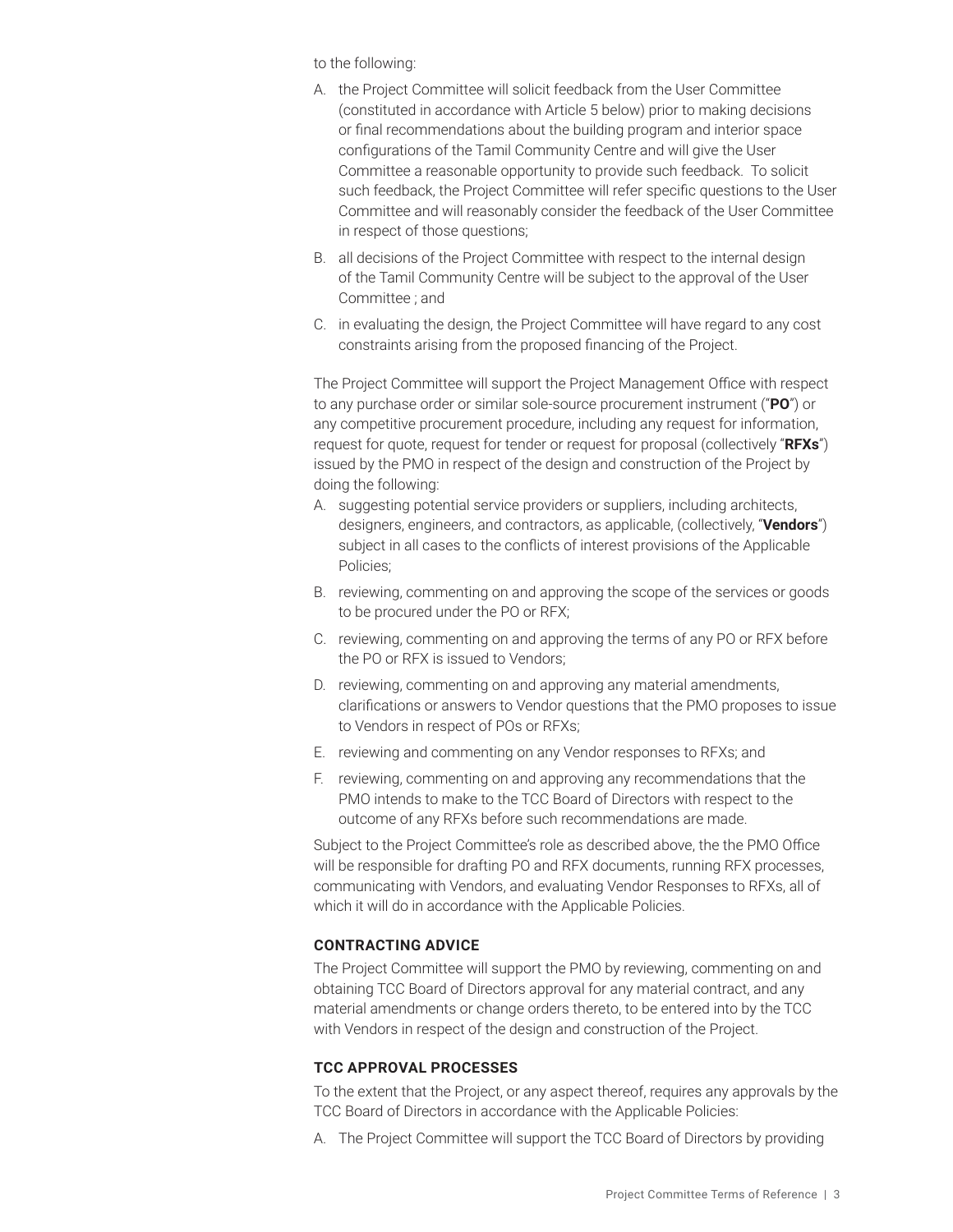information and recommendations to include as part of any request for approval; and

B. representatives of the Project Committee will be entitled to appear and make representations at any meeting during which such approval is being requested or considered.

#### **PROJECT BUDGETS**

The Project Committee will at all times make decisions that are not inconsistent with the budgets that have been approved for the Project.

#### **OTHER**

The Project Committee will do such other acts and carry out such other duties as the Project Committee considers necessary or advisable in respect of its mandate as set out in Section 2.1.

#### **APPROVAL RIGHTS**

Where these Terms of Reference provide a right of approval to the Project Committee, the TCC Board of Directors will not undertake the action or enter into the agreement that is the subject of such right of approval until the approval of the Project Committee is obtained.

#### **LIMITATIONS**

The Project Committee is not an agent of the TCC and does not have the power or authority to enter into binding commitments on behalf of the TCC.

# 04

#### **Meetings REGULAR MEETINGS**

The Project Committee will meet at least once a month, unless the Project Committee decides to meet more or less frequently, having regard to the schedule and status of the Project.

#### **LOCATION OF MEETINGS**

Unless otherwise agreed by the Project Committee, all meetings will be held through virtual platforms.

#### **ATTENDANCE**

All members will use reasonable efforts to attend all meetings of the Project Committee, provided that where a member is unable to attend, he or she will give the Project Committee as much notice of his or her expected absence as is practicable.

#### **QUORUM**

Quorum for the conduct of business of the Project Committee will be a simple majority of committee members.

#### **AGENDA**

The chair of the Project Committee will prepare and circulate to the Project Committee a draft agenda for each meeting. As the first order of business of each meeting, the agenda will be approved, subject to any changes agreed upon by the members.